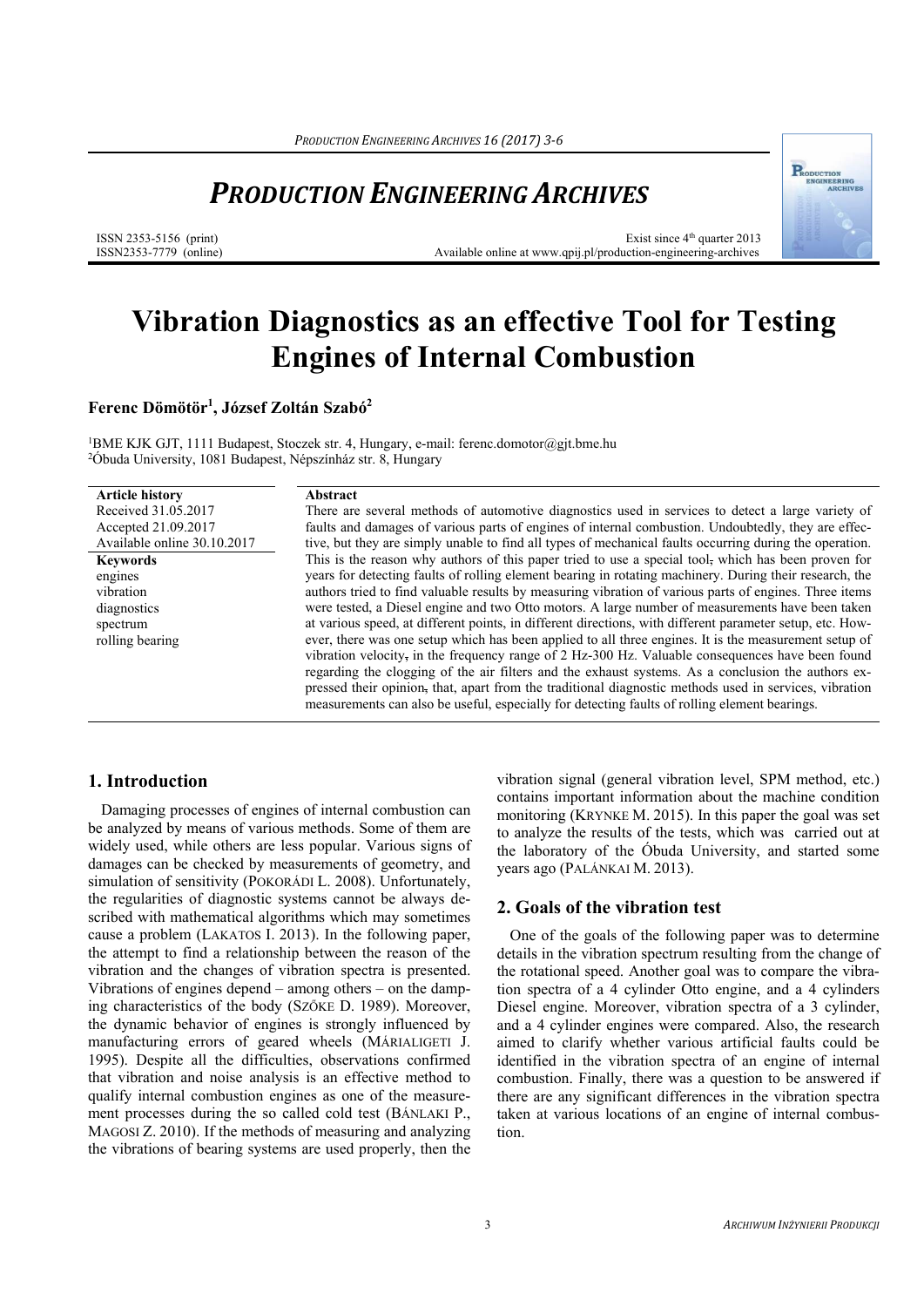### **3. Engines involved in the testing procedure**

Initially, a Diesel engine of a Ford Mondeo TDCi vehicle was tested (Fig. 1). It has been installed and operated on a block-testing stand of Schönebeck type, i.e. it was not measured while working in a vehicle. Technical data of the engine are shown in Table 1.



**Fig. 1.** Layout of the Ford Mondeo Diesel engine

In the second part of the project two different Suzuki engines were tested. One of them was a Suzuki Swift 1.3 installed on a block-testing stand (Fig.2). Technical data of the engine and the main parameters of the vibration measurements are shown in the first column of Table 2.

The next Suzuki engine was a Swift 1.0, located and operated in the body of the car (Fig. 3). Technical data of the engine and the main parameters of the vibration measurements are shown in the second column of Table 2.



**Fig. 2.** General layout of the Suzuki Swift 1.3 engine



**Fig. 3.** General layout of the Suzuki Swift 1.0 engine

|  |  |  | <b>Table 1.</b> Main data of the tested Diesel engine |
|--|--|--|-------------------------------------------------------|
|  |  |  |                                                       |

|                                | <b>Ford Mondeo TDCi</b>                   |  |
|--------------------------------|-------------------------------------------|--|
| Type of engine                 | Turbo Diesel                              |  |
| <b>Number of cylinders</b>     | 4                                         |  |
| <b>Cylinder capacity</b>       | 1998 $cm3$                                |  |
| Idle speed, rpm                | $750 + 50$                                |  |
| Number of measure-             | 4 locations, 3 directions                 |  |
| ment points                    | Acc, Vel, Env, SEE                        |  |
| Test speed, rpm                | 750, 1250, 1800, 2000                     |  |
| <b>Test condition</b>          | When cool (temperature)                   |  |
|                                | At normal operating temperature           |  |
|                                | Before cleaning of injection              |  |
|                                | After cleaning of injection               |  |
| <b>Location of the testing</b> | Test bench in the Laboratory of the Obuda |  |
| procedure                      | University (Engine not built in the car   |  |
|                                | body)                                     |  |

**Table 2.** Main data of the tested Otto engines

|                                                | <b>Suzuki Swift 1.3</b>                                                                                                                                         | Suzuki Swift 1.0                                                                                                    |
|------------------------------------------------|-----------------------------------------------------------------------------------------------------------------------------------------------------------------|---------------------------------------------------------------------------------------------------------------------|
| <b>Type of engine</b>                          | Otto                                                                                                                                                            | Otto                                                                                                                |
| Number of                                      | 4                                                                                                                                                               | 3                                                                                                                   |
| cylinders                                      |                                                                                                                                                                 |                                                                                                                     |
| Cylinder capac-                                | $1300 \text{ cm}^3$                                                                                                                                             | $1000 \text{ cm}^3$                                                                                                 |
| ity                                            |                                                                                                                                                                 |                                                                                                                     |
| Idle speed, rpm                                | $850 + 50$                                                                                                                                                      | $850 + 50$                                                                                                          |
| Number of                                      | 2 locations                                                                                                                                                     | 2 locations                                                                                                         |
| measurement                                    | 3 directions                                                                                                                                                    | 3 directions                                                                                                        |
| points                                         |                                                                                                                                                                 |                                                                                                                     |
| Test speed, rpm                                | 850, 1500, 2400                                                                                                                                                 | 850, 1500, 2400                                                                                                     |
| <b>Test condition</b>                          | At normal operating<br>temperature only<br>Artificial faults<br>loose V belt<br>- non-proper ignition<br>- clogged air filter<br>- clogged exhaustion<br>system | At operating tempera-<br>ture only<br>No artificial faults                                                          |
| <b>Location of</b><br>the testing<br>procedure | Test bench in the<br>Laboratory of the Fáy<br>András College (En-<br>gine not built in the car<br>body)                                                         | In normal, assembled<br>state, <i>i.e.</i> engine built<br>in the car body (at the<br>Lab of Óbuda Univer-<br>sity) |

## **4. Some typical faults of engines of internal combustion to be detected and identified**

Maintenance has a special importance also in the case of vehicle engines of internal combustion which is the reason of their regular check-ups by the service staff of garages. Various diagnostic methods are there available to help them. Some of these methods are considered traditional automotive diagnostic methods. However, these "traditional" methods are certainly not likely to reveal all types of faults. Consequently, the method of vibration diagnostics has been tested whether it is capable to identify some of the faults. For this purpose – among others - artificial faults have been created in order to shorten the identification procedure. In this project the following fault conditions have been tested:

#### *a, Tension of timing belt*

Timing belt can become loose due to careless usage, improper adjustment during repair or even postponing regular maintenance. If the timing belt is loose, then it can badly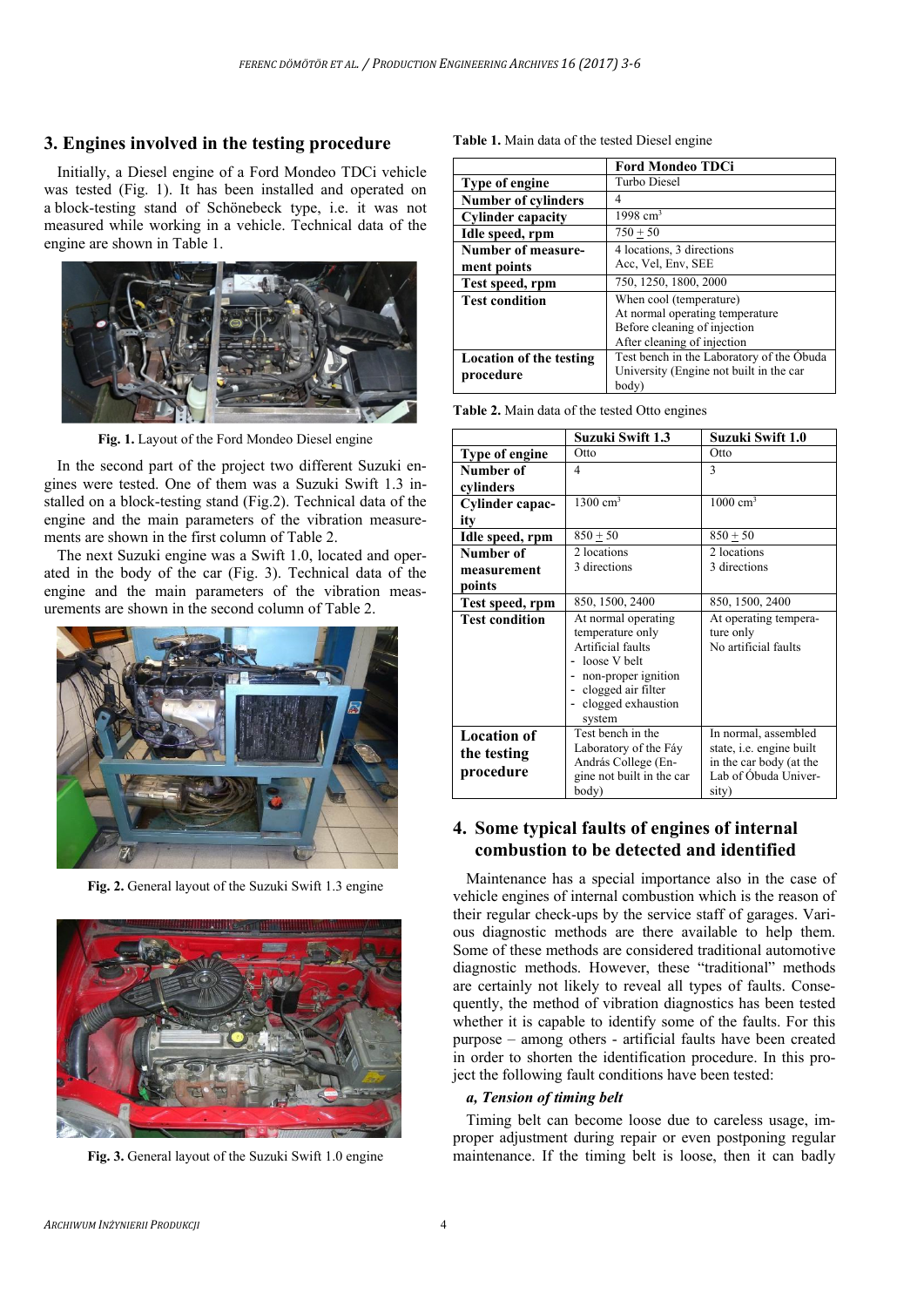affect the operation of the engines. On the other hand, if the timing belt is too tight, then it can cause other problems, as well: tension of the timing belt can overload the bearing, increase the wear, etc.

#### *b, Clogging of the air filter*

The air filter can be clogged due to postponed maintenance or often driving in dusty areas. The consequence is the reduction of power. What is more, dirt might enter the cylinder and damage the internal parts of the engine (piston, rings, wall of the cylinder, bearings, etc.)

#### *c, Improper lubrication*

The oil level can be too low due to the overconsumption (improper sealing) or not proper filling amount of the oil. The consequence might be the serious damage of the engine. On the other hand, if the oil level is too high (due to overfilling) then the sealing/gaskets might be damaged.

#### *d, clogging of the exhaustion system*

The reason of clogging of the exhaustion might be, among others, the damage of the catalyzer. It may result in the reduction of the power, and the overheating of the engine.

## **5. Methods and tools of vibration measurements**

For the vibration measurements a portable data collector and analyzer of type CMVA-60 with a CMMS2200 accelerometer were used. The collected data were processed by the Prism4 for Windows software. As a measurement parameter usually the acceleration, velocity and Enveloped Acceleration were used. For the interpretation of the signals apart from the spectra the so called waterfall diagrams were used.

The purpose of the vibration measurements was to find out the followings:

- Does the change of rotational speed have any impact on the vibration severity?

- Are there any significant differences between the vibration spectra of four cylinder engines with different operation principles (Diesel and Otto engines)?

- Are there any significant differences between the vibration spectra of two Suzuki engines (having three and four cylinders respectively)?

- How the vibration spectra caused by artificial faults (created by the staff) will change over time?

Regarding the measurement setup, it has to be emphasized, that several versions were tested. However, it has to be underlined, that a vibration velocity in the frequency range of 2-300 Hz was measured in the case of all the three engines.

#### **6. Typical vibration signature of a Diesel engine**

The highest peak is at  $1228$  CPM (=20.25 Hz) which refers to the rotational speed of the main shaft. Moreover, the harmonics are also strong.

The picture below shows the vibration velocity spectra at four different rotational speeds. It seems interesting, that the vibration severity is not growing proportionally with the rotational speed. It is the strongest at the basic (750 rpm) rotational speed.



**Fig. 4.** Typical vibration spectrum of a four stroke Diesel engine



**Fig. 5.** Vibration velocity spectrum at 4 different rotational speeds of a four stroke Diesel engine

## **7. Typical features of a 4 cylinder Otto engine (Suzuki Swift) vibration**

Typical vibration velocity spectra of a four cylinder Otto engine (Suzuki Swift 1.3), running at 2400 rpm is shown in Fig. 6. It can be seen that the highest peak is at the 2X of the rotational speed of the main shaft. The spectrum contains further harmonics, but in spite of the spectrum of the Diesel engine, here not only the even harmonics are strong. Moreover, there is a strong component at 0.5X, which might be the reason of the loose support (foundation). In the spectrum of a three cylinder Otto engine (Suzuki Swift 1.3), contrary of the four cylinder engines, apart from basic vibration component (1X), the 1.5X harmonic also appears. There are harmonics of 2X and 3X too, but no more.

Taking into account the effect of the clogging of an exhaust system (see Fig. 7), there are considerable changes. A strong increase in the amplitudes of the 1X and 2X in the horizontal directions can be seen. The reason for this might be the clogging of the catalytic converter. As a consequence, the engine becomes less powerful because the exhaustion gas cannot leave the engine. The engine itself and the exhaustion system can be overheated.

The air filter might be clogged due to improper maintenance. One of the consequences might be that the air supply of the engine is insufficient. The replacement of air filters is